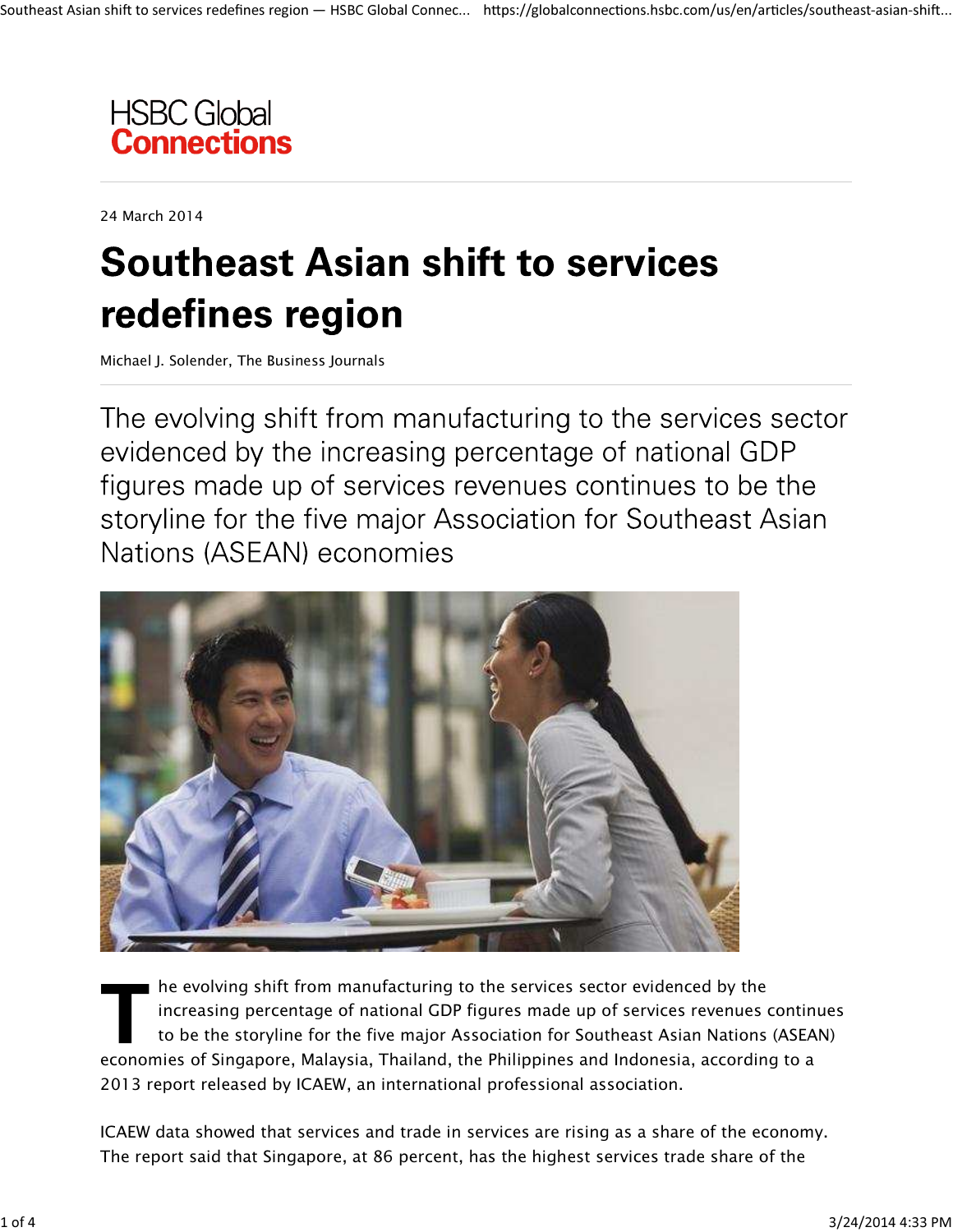*region's economies as measured as the sum of services imports and exports. The share is 52 percent for the Philippines, 51 percent for Malaysia and 46 percent for Thailand.*

*The 10-member economic association was formed in 1967 and has seen its membership shift during its existence. In addition to the top economic tier nations identified above, the remaining ASEAN nations include Cambodia, Laos, Vietnam, Myanmar and Brunei. The combined nominal GDP is more than three trillion U.S. dollars, according to a report by EC Europa.*

*One of the things that makes the ASEAN region so interesting, said Larry Harding, CEO of High Street Partners, is that "it includes a handful of the large plus fast-growing economies – including the Philippines (6.6% in 2012), Thailand (6.4%), Indonesia (6.2%), and Malaysia (5.6%) - and there are different industries within in them that are accounting for this growth."*

*Industries to watch are tourism, creative services (advertising), banking, energy and food each named among the fastest-rising industries in ASEAN nations by regional experts.*

### **Tourism**

*Tourism is on the rise in Southeast Asia, yielding substantial employment and foreign currency earnings to ASEAN nations, according to the ICAEW report. Malaysia is the largest tourist destination, although a large number of visitors (75 percent) are from within the ASEAN region. Leading the way for non-ASEAN tourists is Thailand, which in 2011 welcomed more than 13.5 million visitors whose spending accounted for 7.2 percent of the country's GDP. Between 2007 and 2011, tourist arrivals from outside the region went up by 28.6 percent, and lower-income countries Laos (67.7 percent), Cambodia (43 percent) and Vietnam (42.2 percent) saw the fastest growth. Tourism numbers are being accelerated by increased business travel within the region.*

# **Banking**

*"Banking is one of the fastest-growing industries in ASEAN countries today," said Sapna Masih Advani, managing partner with MasihWhite , a management consulting firm focused on Southeast Asia. "In banking, local players are now expanding outside the ASEAN region, having tasted fast growth domestically."*

*"The strategic entry of Singapore's DBS Bank into India is a great example," she said. "With the fight on for the 65% of the Indian population without bank accounts, DBS is poised to reap the rewards of its ambitious move."*

*George T. Haley, professor of marketing and international business at the University of New Haven and author of "New Asian Emperors: The Business Strategies of the Overseas Chinese noted that Singapore leads the region with strong and transparent financial regulations. "There are more than 7000 regional and international headquarters of multinational corporations in Singapore, making the demand for banking and related services quite strong,"*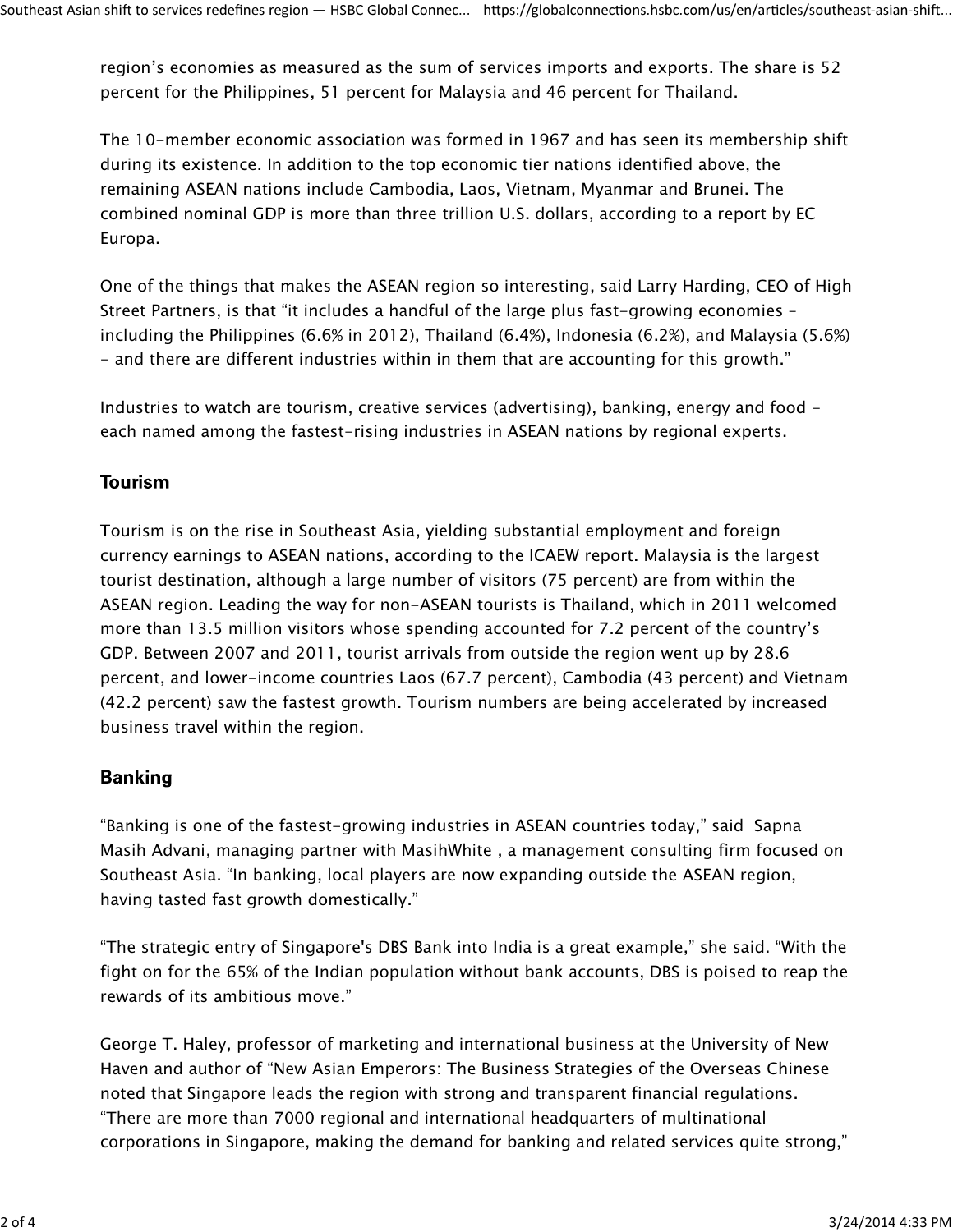*he said.*

# **Advertising**

*The digital marketplace is creating unprecedented demand for advertising and creative means for product and services suppliers to connect through an increasingly digital marketplace.*

*More than 40 percent of global internet users are now based in Asia Pacific, with an audience of 644 million. Southeast Asian markets account for approximately 10 percent of the Asia Pacific internet population, according to the 2013 Southeast Asia Digital Future in Focus report.*

*"The Philippines are developing a growing reputation for sophisticated and influential marketing and advertising and leads the way in this rapidly-growing arena," Haley said. "They are particularly savvy regarding their work in Micronesia, New Zealand and Australia."*

*Yutaka Shimizu, president of DAC Asia, spoke directly to the rapidly-growing market for advertising services in ASEAN nations. He noted in a recent interview, "The online advertising market in Southeast Asia is expected to grow significantly, with an increase in internet penetration in each country in the region, and a rapid expansion of smart devices, boosted by the high economic growth of recent years."*

## **Energy**

*The primary conclusions of a 2013 research report conducted by the International Energy Agency point to an increased demand for energy in Southeast Asia. Demand has expanded by two-and-a-half times since 1990, a rate of growth among the fastest in the world. Economic and demographic trends point to further growth, lifting the region's energy use per capita from just half of the global average today. The 10 ASEAN members, along with China and India, are shifting the center of gravity of the global energy system towards Asia.*

*The report goes on to forecast that Southeast Asia's energy demand will increase by more than 80% between today and 2035, a rise equivalent to current demand in Japan. This supports a near tripling of the region's economy and a population that expands by almost one quarter. Sharply increasing reliance on oil imports will impose high costs and leave the region more vulnerable to potential disruption, the report says, calling for the development of policies to attract investment vital to enhancing energy security, affordability and sustainability.*

# Food

*Between 2002 and 2011, the Asian functional foods and health claims market saw a 40 percent growth rate. By 2014, the global market for functional foods will likely grow by another 20 percent to \$38 billion. Burgeoning GDP, increasing consumer spending and changing lifestyles, taste and preferences are expected to drive the industry further from*